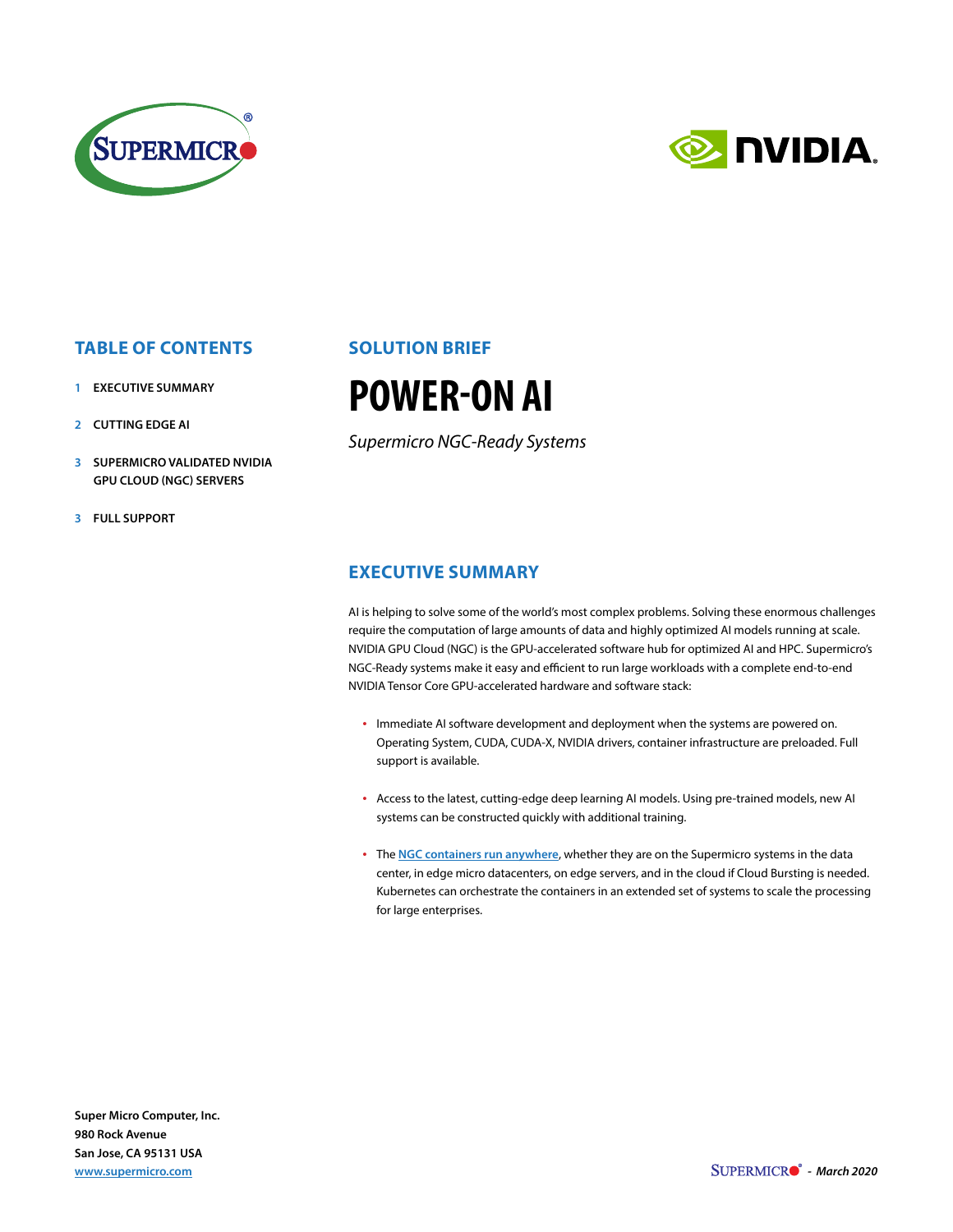

#### **SUPERMICRO VALIDATED NGC-READY SYSTEMS**

**TE NUDIA** 

- **• Performance-Validated: "Out-ofthe-box" systems accelerate time to solution**
- **• Purpose Built for AI: Choose the right systems for the appropriate AI workload**
- **• Enterprise-Grade Support: Resolve issues during deployment to ensure minimal disruption**



**Figure 2.** *NGC Ready Systems hardware and software offering.*

#### **CUTTING-EDGE AI**

The Supermicro NGC-Ready Systems run any of the NGC software, which is updated monthly with the latest deep learning models across multiple frameworks, including Tensorflow, PyTorch, MXNet. The models come pre-trained, allowing for faster training on new data. Some example models are available as shown in figure 2. NGC support service option removes road blocks in the development

| <b>MACHINE LEARNING</b><br><b>TOOLS</b> | RAPIDS, DIGITS,<br>TensorRT | Tensorflow          | PyTorch          |
|-----------------------------------------|-----------------------------|---------------------|------------------|
| <b>RECOMMENDATION</b><br><b>ENGINE</b>  |                             | VAE, NCF, BERT      | <b>NCF</b>       |
| <b>OBJECT RECOGNITION</b>               |                             | SSD                 | Mask R-CNN       |
| <b>IMAGE RECOGNITION</b>                |                             | ResNet50            |                  |
| <b>VIDEO PROCESSING</b>                 | DeepStream                  |                     |                  |
| <b>TEXT, TRANSLATION</b>                |                             | <b>BERT, GNMTv2</b> |                  |
| <b>SPEECH</b>                           |                             |                     | NeMO ASR, Jasper |
| <b>MEDICAL</b>                          | <b>CI ARA</b>               | V-Net, Unet         |                  |

**Figure 2.** *Example NGC AI models and frameworks available from ngc.nvidia.com.*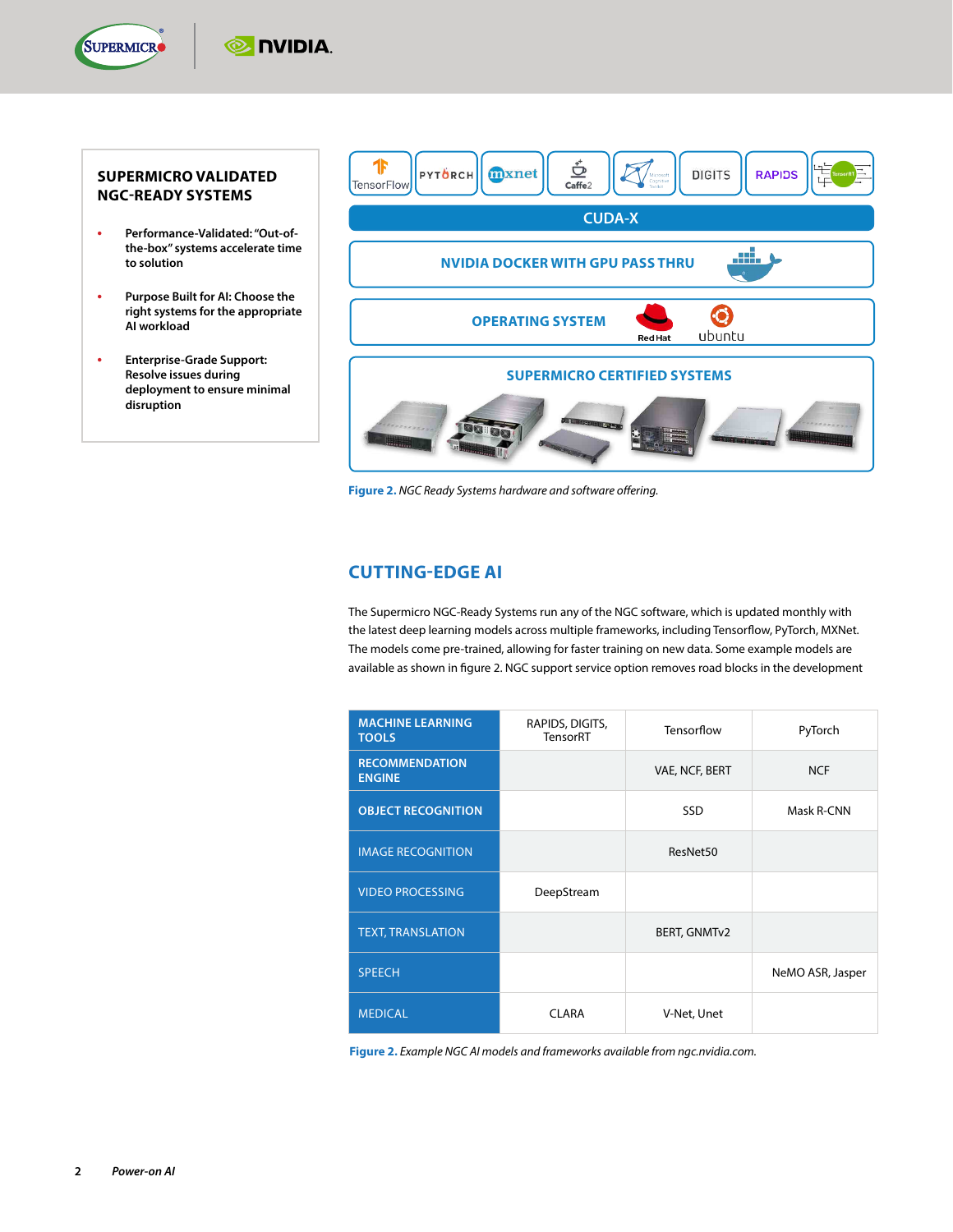| SUPERMICRO VALIDATED NVIDIA GPU CLOUD (NGC) SERVERS |                                                                                                                                    |                                |  |
|-----------------------------------------------------|------------------------------------------------------------------------------------------------------------------------------------|--------------------------------|--|
| <b>SYSTEM</b>                                       | <b>CONFIGURATION</b>                                                                                                               | <b>LOCATION</b>                |  |
| <b>SYS-5019D-FN8TP</b><br>with NVIDIA T4 GPU        | Xeon-D, Up to 512GB memory, 1 x PCIe x8 slot for GPU,<br>1 to 4 internal drives. 9.8" depth                                        | Edge                           |  |
| <b>SYS-1019D-FHN13TP</b><br>with NVIDIA T4 GPUs     | Xeon-D, max 512GB memory<br>2x PCI-E 3.0 x16 slots for GPU and I/O, 2 SATA, 15" depth                                              | Edge                           |  |
| <b>SYS-1019P-FHN2T</b><br>with NVIDIA T4 GPUs       | Single Xeon Scalable Gen 2, max 1.5TB memory<br>2x PCI-E 3.0 x16 slots for GPU, 2 SATA, 15" depth                                  | Edge                           |  |
| <b>SYS-1019P-WTR</b><br>with NVIDIA T4 GPUs         | Single Xeon Scalable Gen 2, max 1.5TB memory<br>2x PCI-E 3.0 x16 slots for GPU, 1 PCI-E 3.0 x8 for I/O, 10 SAS/SATA or 2 NVMe      | Edge                           |  |
| <b>SYS-2029GP-TR</b><br>with NVIDIA V100, T4 GPUs   | Dual Xeon Scalable Gen 2, max 4TB memory<br>6x PCI-E 3.0 x16 slots for GPU and I/O, 8 SAS/SATA or 2 NVMe                           | Edge                           |  |
| <b>SYS-5039MD18-H8TNR</b><br>with NVIDIA T4 GPUs    | 8 Modules in 3U. Each Module has Xeon-D, max 512GB memory<br>1 PCIe x16 slot for GPU and I/O, 2 SATA with optional NVMe, 23" depth | Micro Data Center, Data Center |  |
| <b>SYS-1029U-TRT</b><br>with NVIDIA T4 GPUs         | Dual Xeon Scalable Gen 2, max 6TB memory<br>2x PCI-E 3.0 x16 slots for GPU, 2 PCI-E 3.0 x8 for I/O, 10 SAS/SATA or 2 NVMe          | Micro Data Center, Data Center |  |
| <b>SYS-2029GP-TR</b><br>with NVIDIA V100 GPUs       | Dual Xeon Scalable Gen 2, max 4TB memory<br>6 PCIe x16 slots for GPU and I/O, 8 SAS/SATA or 2 NVMe                                 | Micro Data Center, Data Center |  |
| <b>SYS-4029GP-TRT2</b><br>with NVIDIA V100 GPUs     | Dual Xeon Scalable Gen 2, max 6TB memory<br>11x PCI-E 3.0 x16 slots for GPU and I/O, 16 SAS/SATA or 8 NVMe                         | Data Center                    |  |
| SYS-4029GP-TVRT<br>with NVIDIA V100 SXM2 GPUs       | Dual Xeon Scalable Gen 2, max 3TB memory<br>6x PCI-E 3.0 x16 slots for I/O, Single Root, 8 SAS/SATA/NVMe                           | Data Center                    |  |

**Figure 3.** *Supermicro NGC Ready Systems. Processor, memory, disk, network could be adjusted to reflect customer needs. Please consult with your Supermicro representative to build larger systems.*

#### **FULL SUPPORT**

The NGC-Ready Systems can be configured to come with pre-installed operating systems and NGC support software. Full support for the hardware system, the Red Hat or Ubuntu operating system, and the NGC software is available.